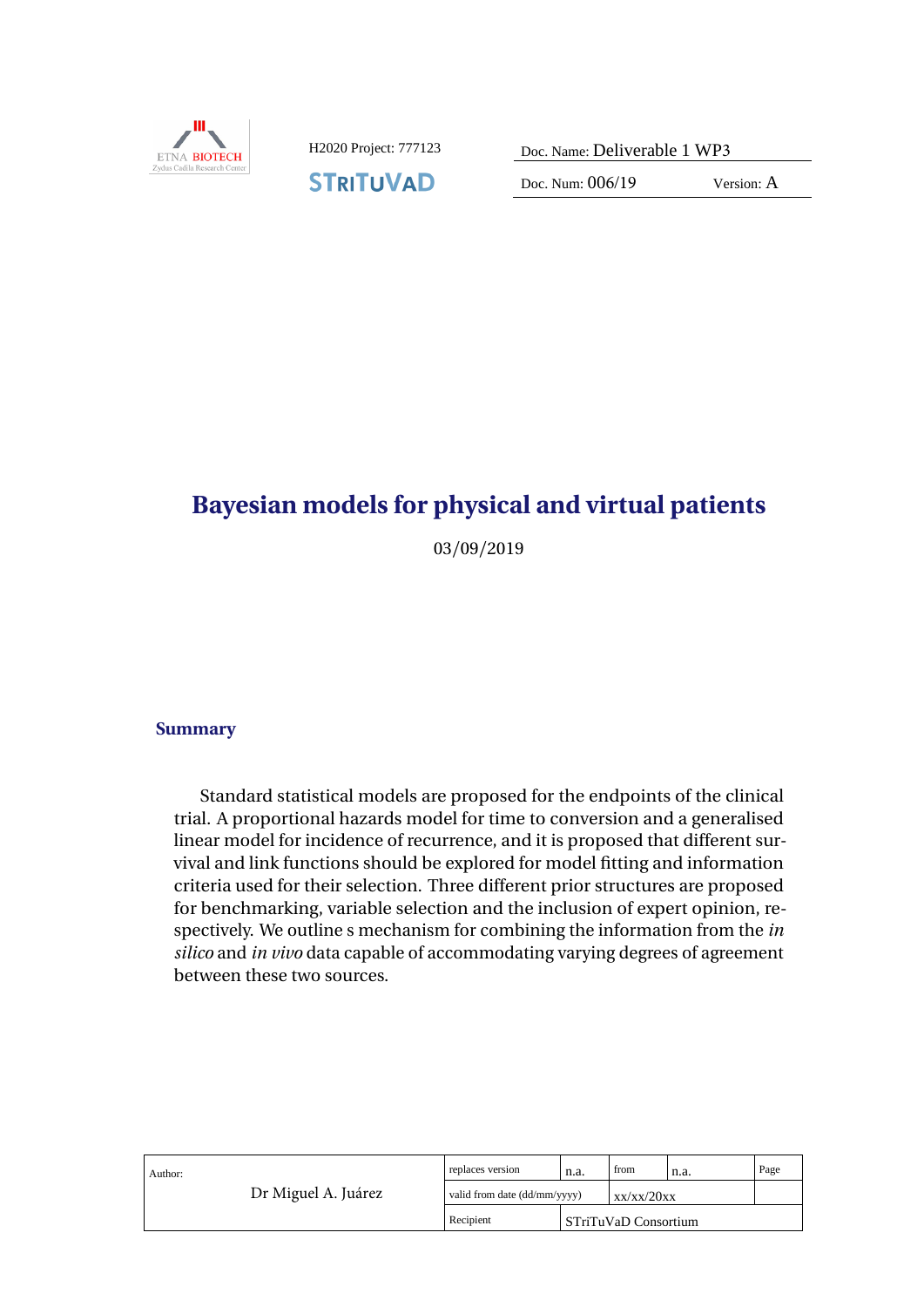

**STRITUVAD** 

H2020 Project: 777123 Doc. Name: Deliverable 1 WP3

Doc. Num: 006/19 Version: A

#### **1 MODELLING APPROACH**

meteries, select for the tank reduced and metade expert opmions from the consortium ment<br>bers. We then propose a methodology for combining both sources of information, capable Focusing on the main objective of the project, we entertain models for the main endpoints of the STRITUVAD clinical trails, with the aim of making them amenable to sharing information with the data from the UISS-TB computer experiments. We complete the Bayesian models with three alternative prior structures which can help to benchmark the ensuing inferences, select relevant features and include expert opinions from the consortium memof allowing varying degrees of influence of the *in silico* data over the clinical trails.

According to the clinical dossier, the two (main) endpoints of the trial are

- time to inactivation, and
- incidence of recurrence,

hence we propose to use industry standard models for each endpoint [\(Lesaffre and Lawson,](#page-6-0) [2012;](#page-6-0) [McCullagh and Nelder,](#page-6-1) [1989\)](#page-6-1), *i.e.*

- proportional hazards, and
- generalised linear model (with logit link),

respectively. These models have been used successfully in related scenarios (see *e.g.* [Akin](#page-5-0)sola *[et al.](#page-6-2)*, [2018;](#page-6-2) [Javaid](#page-5-1) *et al.*, 2018; Liu *et al.*, 2018; [Svensson and Karlsson,](#page-6-3) [2017;](#page-6-3) [Tierney](#page-6-4) *[et al.](#page-6-4)*, [2014\)](#page-6-4) and thus seem appropriate as starting points for developing our methodology.

# 1.1 Formal models

In order to formalise our approach, let  $t_i$  represent the  $\it time$  to sputum conversion for each patient  $i = 1, \ldots, m$ ; and  $x_i = \{x_{i1}, \ldots, x_{ip}\}$  the corresponding *vector of features* or characteristics. We model the hazard function,

$$
h(t_i) = \frac{f(t_i)}{S(t_i)}
$$

|  | Author:<br>Dr Miguel A. Juárez | replaces version                           | n.a. | from                 | n.a. | Page |
|--|--------------------------------|--------------------------------------------|------|----------------------|------|------|
|  |                                | valid from date (dd/mm/yyyy)<br>xx/xx/20xx |      |                      |      |      |
|  |                                | Recipient                                  |      | STriTuVaD Consortium |      |      |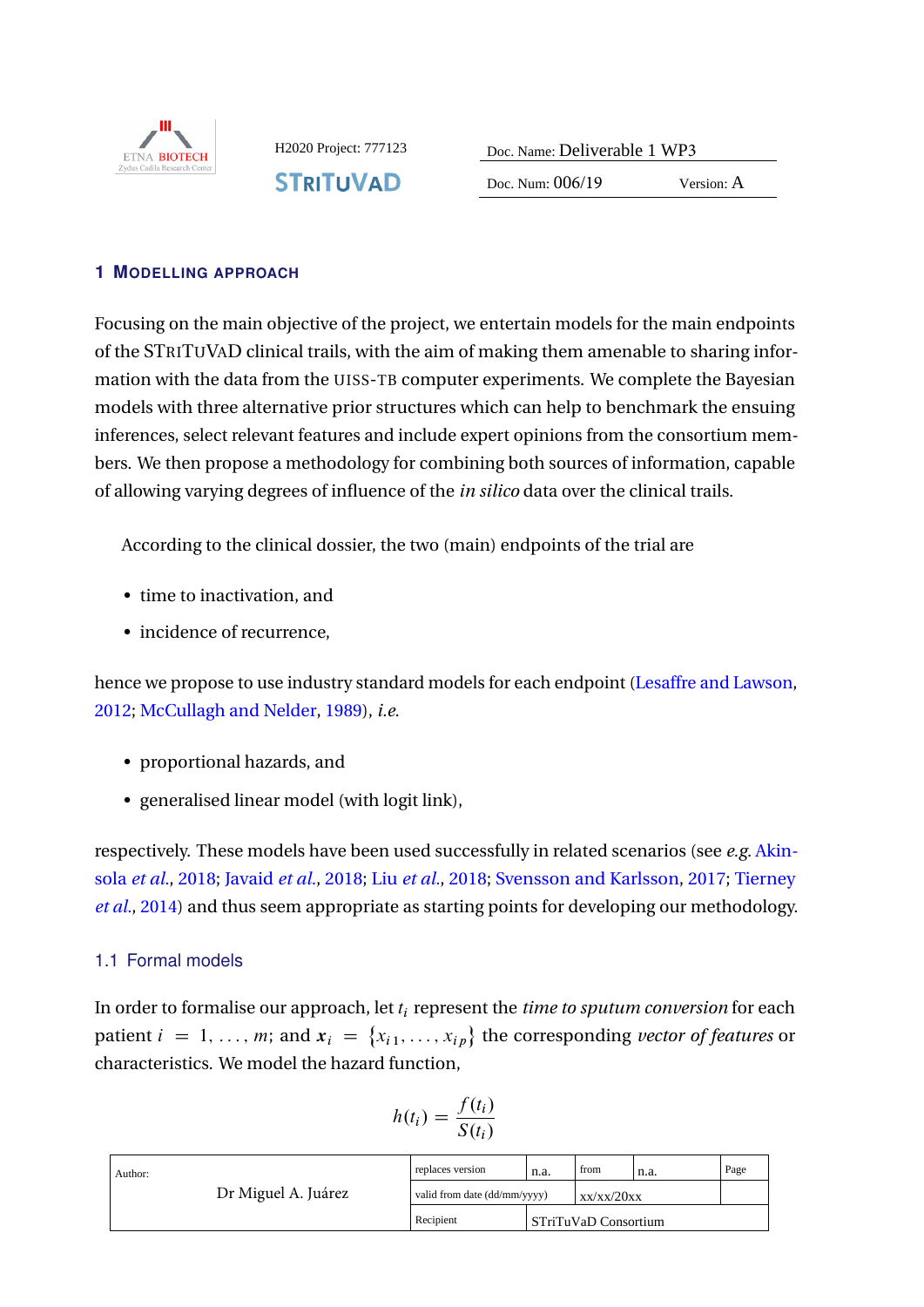

H2020 Project: 777123 **STRITUVAD** 

| Doc. Name: Deliverable 1 WP3 |            |  |  |  |  |
|------------------------------|------------|--|--|--|--|
| Doc. Num: $006/19$           | Version: A |  |  |  |  |

where  $f(t_i)$  is the density of the endpoint and  $S(t_i) = 1 - F(t_i)$  its survival function, with  $\mathcal{O}(1)$  version: And  $\mathcal{O}(1)$ 

$$
F(t_i) = \int_0^{t_i} f(z) \, \mathrm{d}z,
$$

∴*J* ∪ will ut<br>tion. the CDF of the endpoint. We assume the hazard function depends on a linear combination of the features,  $h(t_i) = g(\beta x'_i)$ , with  $\beta = \{\beta_1, \ldots, \beta_p\}$  a *vector of coefficients* associated with the patient features. The choice of  $f(\cdot)$  will determine the shape of  $g(\cdot)$ , the most common choice being a Weibull distribution,

$$
f(t_i | \boldsymbol{\beta}, \boldsymbol{x}_i) = \mu_i \lambda t_i^{\lambda - 1} \exp \left[-\mu_i t_i^{\lambda}\right],
$$

**Date** order to assess the robustness of the hazard estimates to its choice and eventually decide with  $\mu_i = \beta x'_i$ . As mentioned above, we will fit the model with different choices of  $f(\cdot)$  in on the most suitable choice, informed by a suitable information criterion [\(Casellas,](#page-5-2) [2016;](#page-5-2) [Guyot](#page-5-3) *et al.*, [2016;](#page-5-3) [Wang](#page-6-5) *et al.*, [2017\)](#page-6-5).

Regarding *recurrence*, let

$$
r_i = \begin{cases} 1 & \text{the } i \text{-th patient has relanged} \\ 0 & \text{otherwise} \end{cases}
$$

with P[ $r_i = 1$ ] =  $\theta_i$ . We model,  $g(\theta_i) = \boldsymbol{\beta} \boldsymbol{x}_i'$  and define

$$
g(\theta_i) = \log \frac{\theta_i}{1 - \theta_i};
$$

*i.e.* a generalised linear model (GLM) with logit link. Here we will also explore the appropriateness of alternative link functions, using model comparison techniques [\(Czado and](#page-5-4) [Raftery,](#page-5-4) [2006;](#page-5-4) [Yunusbaeva](#page-6-6) *et al.*, [2019\)](#page-6-6).

#### <span id="page-2-0"></span>1.2 Prior structure

To complete the Bayesian model, we should specify a prior distribution for all unknown parameters. In order to investigate different aspects of model fit and carry out a sensitivity

| Author:<br>Dr Miguel A. Juárez | replaces version             | n.a. | from                 | n.a. | Page |
|--------------------------------|------------------------------|------|----------------------|------|------|
|                                | valid from date (dd/mm/yyyy) |      | xx/xx/20xx           |      |      |
|                                | Recipient                    |      | STriTuVaD Consortium |      |      |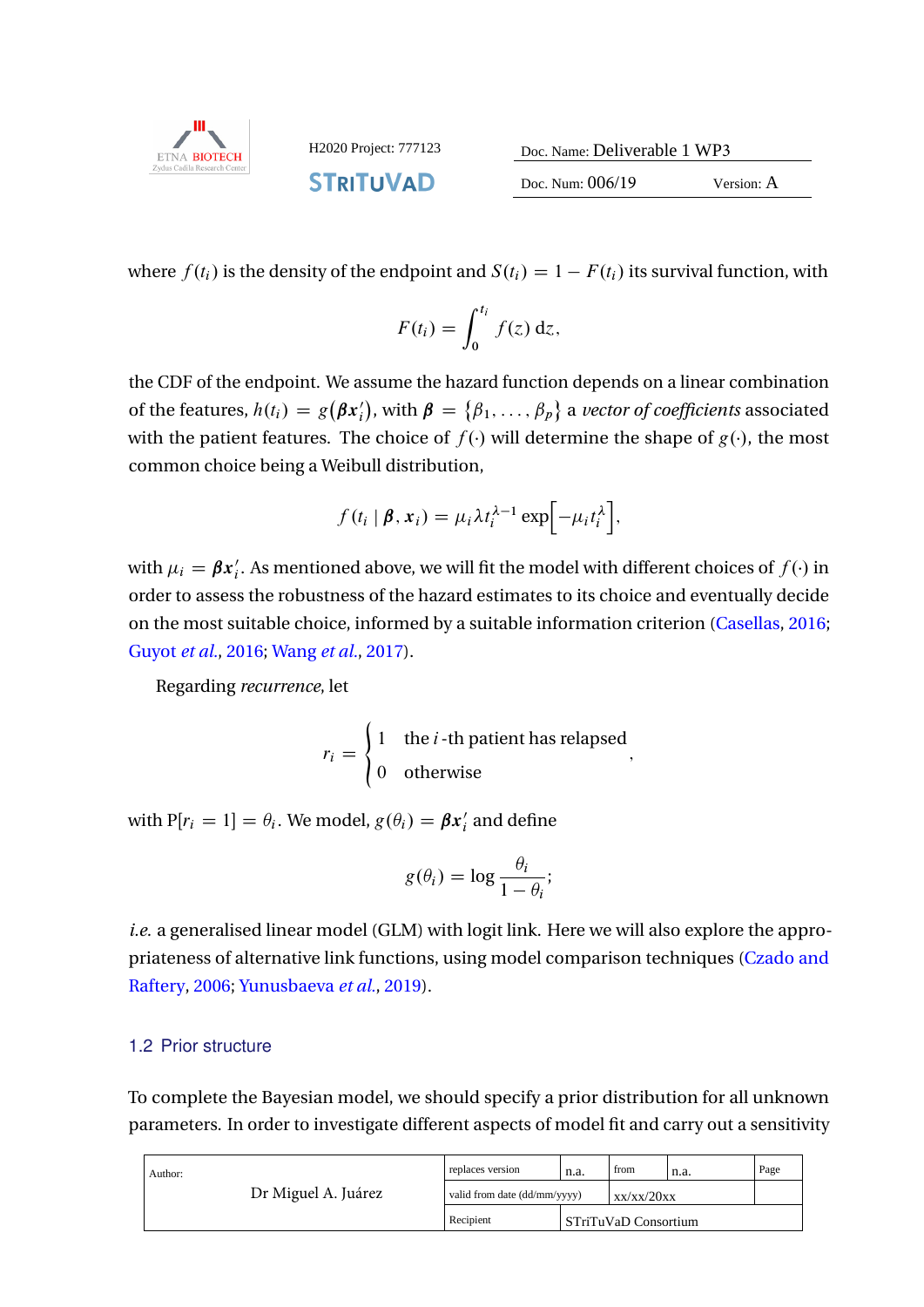

**STRITUVAD** 

Doc. Num: 006/19 Version: A

analysis, we will entertain three options on the coefficients,  $\beta$ :  $\sum_{i=1}^{n}$ 

- A conventional Gaussian prior,  $\pi(\beta) = N_p(x \mid 0, \Omega^{-1})$ , with  $\Omega = \omega I_p$ , where  $I_p$  is the identity matrix of size p and  $\pi(\omega) = Ga(\omega | a, b)$ , a Gamma distribution with parameters  $(a, b)$  fixed to reflect relative little prior information.
- A shrinkage prior to perform variable selection on the vector of features [\(Alenazi](#page-5-5) *et al.*, [2019\)](#page-5-5)
- An informative prior, using expert information elicited from the members of the consortium.

chemokines, etc), for each virtual patient identified through a vector of features (e.g. bacten source UISS-TB produces *in silico* data for a number of biological entities (e.g. cytokines, rial load, immunological profile, BMI, etc.), of length  $p = 26$ —for details see the consortium report (D2.3). The clinical trials will not produce such detailed characterisation and thus we will adapt our modelling accordingly. In any case, the models will be formally identical for both sources of data.

# **2 COMBINING BOTH SOURCES OF INFORMATION**

Our modelling approach for combining the information from the *in silico* and *in vivo* data is to treat the former as a prior in our Bayesian model for the latter. For time to conversion,<br>. let

$$
f(\mathbf{t} \mid \boldsymbol{\beta}, \mathbf{X}) = \prod_{i=1}^{m} f(t_i \mid \boldsymbol{\beta}, \mathbf{x}_i),
$$

the matrix of features is gathered in  $X = [x_1, \ldots, x_m]$  and  $\pi(\theta)$  the prior as in Section [1.2,](#page-2-0) denote the joint distribution of the time to conversion from the *in silico* experiment, where then

$$
\pi(\boldsymbol{\beta} \mid D_s) \propto f(t \mid \boldsymbol{\beta}, X) \; \pi(\boldsymbol{\beta}),
$$

with  $D_s$  representing the data from the *in silico* experiment, will be used as the prior for the model used for the *in vivo* data. Now, assume  $L(\beta : D_v)$  is the likelihood from the clinical

| Author:<br>Dr Miguel A. Juárez | replaces version                           | n.a. | from                   | n.a. | Page |
|--------------------------------|--------------------------------------------|------|------------------------|------|------|
|                                | valid from date (dd/mm/yyyy)<br>xx/xx/20xx |      |                        |      |      |
|                                | Recipient                                  |      | l STriTuVaD Consortium |      |      |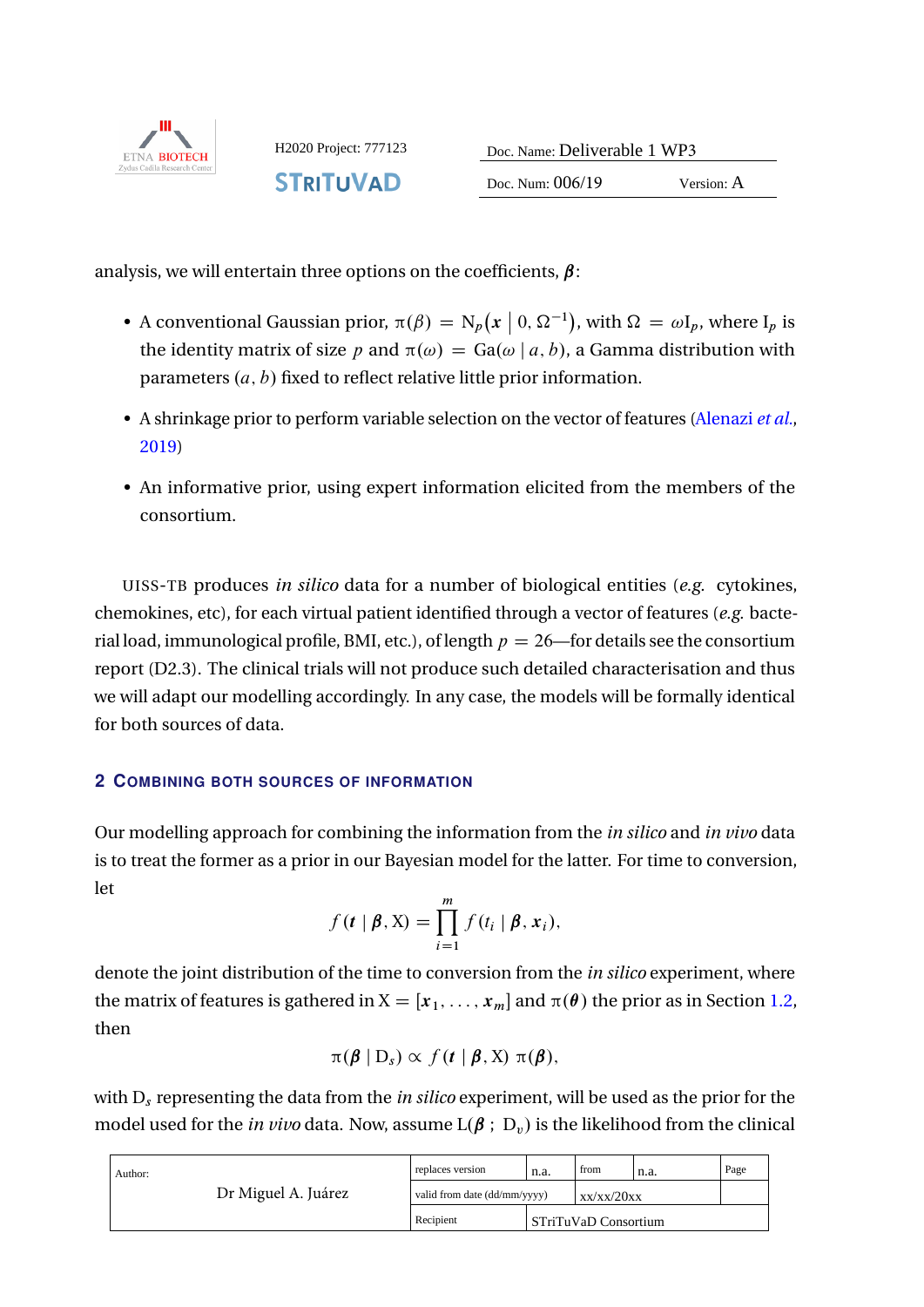

**STRITUVAD** 

H2020 Project: 777123 Doc. Name: Deliverable 1 WP3

Doc. Num: 006/19 Version: A

trial, then the posterior distribution for the coefficients is

$$
\pi(\boldsymbol{\beta} \mid D) \propto L(\boldsymbol{\beta} \; ; \; D_v) \; \pi(\boldsymbol{\beta} \mid D_s),
$$

with  $D = D_s \cup D_v$ . This in turn will be used to derive the posterior distribution of the hazard ratios, providing not only point estimates, but naturally propagating the uncertainty from the computer and physical experiments onto the hazard functions.

Likewise for incidence of recurrence, if we denote the joint distribution for the synthetic data by

$$
f(\mathbf{r} \mid \boldsymbol{\beta}, \mathbf{X}) = \prod_{i=1}^{m} f(r_i \mid \boldsymbol{\beta}, \mathbf{x}_i),
$$

we will get the corresponding posterior in a similar fashion.

#### 2.1 Weights and information

 $\frac{1}{2}$ As it stands,  $\pi(\beta | D)$  takes the information "at face value"; *i.e.* the same weight is assigned to the information from the computer experiment and the clinical trial. To address this issue, we will use

$$
\pi(\boldsymbol{\beta} \mid D) \propto L(\boldsymbol{\beta} \; ; \; D_v) \; \pi(\boldsymbol{\beta} \mid D_s)^{\alpha},
$$

be the posterior distribution from the virtual cohort and the physical with the conventional prior, respectively. One would expect  $p = P[\phi_c < \phi_s]$  to be close to 0 or 1 if the virtual cohort provided dissimilar information to the physical, thus  $p$  can be treated as a measure with  $0 < \alpha < 1$ , with  $\alpha$  acting as a weight for the information from the *in silico* data [\(O'Hagan,](#page-6-7) [1995,](#page-6-7) [1997\)](#page-6-8). We plan to follow [Haddad](#page-5-6) *et al.* [\(2017\)](#page-5-6) and express  $\alpha = m/M$ , with M the size of the virtual patient cohort and  $0 < m < M$  the *effective size* of the *in silico* trial, so larger values of  $m$  can be interpreted as better agreement of the computer simulations with the physical patients. To provide a measure of agreement, assume  $\phi$  is the endpoint of the trial—*i.e.* the context of use of the computer model— and let  $\pi(\phi_s | D_s)$  and  $\pi(\phi_c | D_v)$ of disagreement. We can construct a penalty function,  $m = h(p) \times m_{\text{max}}$ , based on p, in such a way that  $m \to 0$  if  $p \to 0$ , 1 and  $m \to m_{\text{max}}$  if  $p \to 1/2$ , with  $m_{\text{max}}$  is the number of

| Author:<br>Dr Miguel A. Juárez | replaces version             | n.a. | from<br>n.a.         |  | Page |
|--------------------------------|------------------------------|------|----------------------|--|------|
|                                | valid from date (dd/mm/yyyy) |      | xx/xx/20xx           |  |      |
|                                | Recipient                    |      | STriTuVaD Consortium |  |      |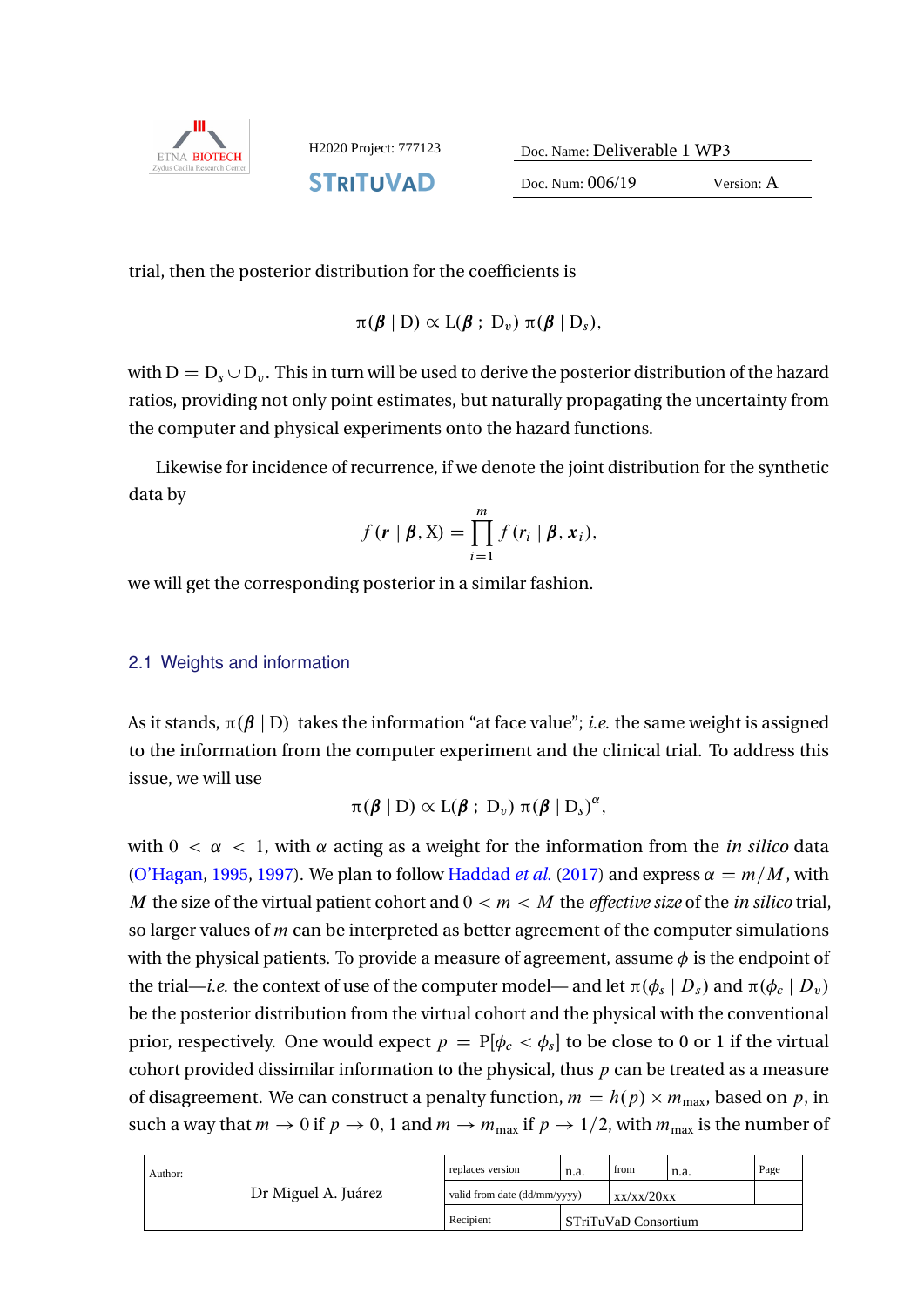

**STRITUVAD** 

Doc. Num: 006/19 Version: A

maximum virtual patients allowed. Formally,

$$
h(p) = \begin{cases} 1 - \exp[-(p/\lambda)^k] & p < 0.5 \\ 1 - \exp[-((1-p)/\lambda)^k] & p \ge 0.5 \end{cases}
$$

with  $\lambda < 1$ .

# **REFERENCES**

- <span id="page-5-0"></span>Akinsola, O.J., Yusuf, O.B., Ige, O.M. and Okonji, P.E. (2018) Models for predicting time to sputum conversion among multi-drug resistant tuberculosis patients in lagos, south–west nigeria. *Frontiers in Public Health*, **6**, 347. doi:10.3389/fpubh.2018.00347. URL [https://www.frontiersin.org/](https://www.frontiersin.org/article/10.3389/fpubh.2018.00347)<br>article/10\_3389/fpubb\_2018\_00347 [article/10.3389/fpubh.2018.00347](https://www.frontiersin.org/article/10.3389/fpubh.2018.00347).
- <span id="page-5-5"></span>Alenazi, A.A., Cox, A., Juárez, M., Lin, W.Y. and Walters, K. (2019) Bayesian variable selection using partially observed categorical prior information in fine-mapping association studies. *Genetic Epidemiology*, **43**, 690–703. doi:10.1002/gepi.22213. URL <https://doi.org/10.1002/gepi.22213>.
- <span id="page-5-2"></span>at first lambing in the Ripollesa breed. *animal*, **10**, 365–371. doi:DOI:10.1017/S1751731115002220. Casellas, J. (2016) Comparison between linear and proportional hazard models for the analysis of age
- <span id="page-5-4"></span>Czado, C. and Raftery, A.E. (2006) Choosing the link function and accounting for link uncertainty in generalized linear models using Bayes factors. *Statistical Papers*, **47**, 419–442. doi:10.1007/ s00362-006-0296-9. URL <https://doi.org/10.1007/s00362-006-0296-9>.
- <span id="page-5-3"></span>Guyot, P., Ades, A.E., Beasley, M., Lueza, B., Pignon, J.P. and Welton, N.J. (2016) Extrapolation of Survival Curves from Cancer Trials Using External Information. *Medical Decision Making*, **37**, 353–366. doi:10.1177/0272989X16670604. URL <https://doi.org/10.1177/0272989X16670604>. Summary
- <span id="page-5-6"></span> $A$  ,  $A$  ,  $A$  ,  $A$  ,  $A$  ,  $A$  ,  $A$  ,  $A$  ,  $A$  ,  $A$  ,  $A$  ,  $A$  ,  $A$  ,  $A$  ,  $A$  ,  $A$  ,  $A$  ,  $A$  ,  $A$  ,  $A$  ,  $A$  ,  $A$  ,  $A$  ,  $A$  ,  $A$  ,  $A$  ,  $A$  ,  $A$  ,  $A$  ,  $A$  ,  $A$  ,  $A$  ,  $A$  ,  $A$  ,  $A$  ,  $A$  ,  $A$  , Haddad, T., Himes, A., Thompson, L., Irony, T. and Nair, R. (2017) Incorporation of stochastic engineering models as prior information in Bayesian medical device trials. *Journal of Biopharmaceutical Statistics*, **27**, 1089–1103. doi:10.1080/10543406.2017.1300907. URL [https://doi.org/10.1080/10543406.2017.1300907https://www.tandfonline.com/doi/full/10.](https://doi.org/10.1080/10543406.2017.1300907 https://www.tandfonline.com/doi/full/10.1080/10543406.2017.1300907) [1080/10543406.2017.1300907](https://doi.org/10.1080/10543406.2017.1300907 https://www.tandfonline.com/doi/full/10.1080/10543406.2017.1300907).
- <span id="page-5-1"></span>Javaid, A., Ahmad, N., Afridi, A.K., Basit, A., Khan, A.H., Ahmad, I. and Atif, M. (2018) Validity of Time to Sputum Culture Conversion to Predict Cure in Patients with Multidrug-Resistant Tuberculosis: A Retrospective Single-Center Study. *The American journal of tropical medicine and hygiene*, **98**, 1629–1636. doi:10.4269/ajtmh.17-0936. URL [https://www.ncbi.nlm.nih.gov/](https://www.ncbi.nlm.nih.gov/pubmed/29611497 https://www.ncbi.nlm.nih.gov/pmc/articles/PMC6086179/) [pubmed/29611497https://www.ncbi.nlm.nih.gov/pmc/articles/PMC6086179/](https://www.ncbi.nlm.nih.gov/pubmed/29611497 https://www.ncbi.nlm.nih.gov/pmc/articles/PMC6086179/).

| Author:<br>Dr Miguel A. Juárez | replaces version             | n.a. | from                   | n.a. | Page |
|--------------------------------|------------------------------|------|------------------------|------|------|
|                                | valid from date (dd/mm/yyyy) |      | xx/xx/20xx             |      |      |
|                                | Recipient                    |      | l STriTuVaD Consortium |      |      |